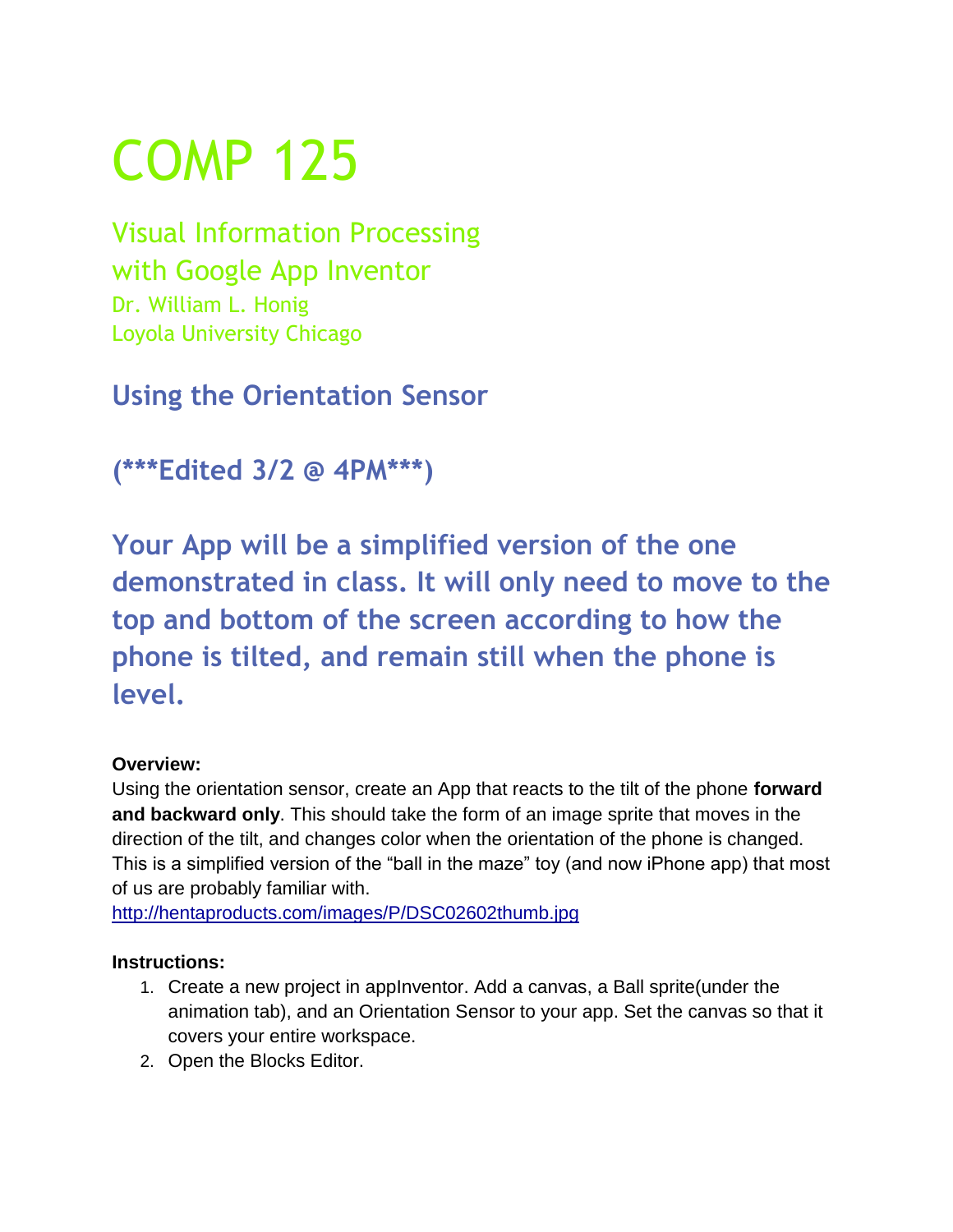- 3. In the editor, add a block that reacts when the orientation of the phone is changed.
- 4. It helps to add color-changing blocks within your program to show whether your sprite is reacting correctly to each directional change. You will need **three** total. (One if phone is tilted forward, one if it is tilted backward, and one if it is level).

References:

- **Pitch**: 0 degrees when the device is level, up to 90 degrees as the device is tilted so its top is pointing down, up to 180 degrees as it gets turned over. Similarly, as the device is tilted so its bottom points down, pitch decreases to −90 degrees, then further decreases to −180 degrees as it gets turned all the way over.
- **Speed:** How quickly the sprite moves across the screen.
- **Heading:** The direction that the sprite is moving in.

**Motion Compass:** The following compass represents the numeric values of each direction of the image sprite. Ex. If you set Ball1.Heading = 90, the sprite will move to the top of the screen. **You only need to worry about the values of 90 and 270.**



Having trouble putting it all together? Click [here](https://docs.google.com/leaf?id=0B1zIy5m1z5nVOTRhMWVlN2UtMmMzOS00OWQwLWE3MTAtYjk0ZGI0YzZmMGQ4&hl=en) to see an outline of the app in the Blocks Editor.